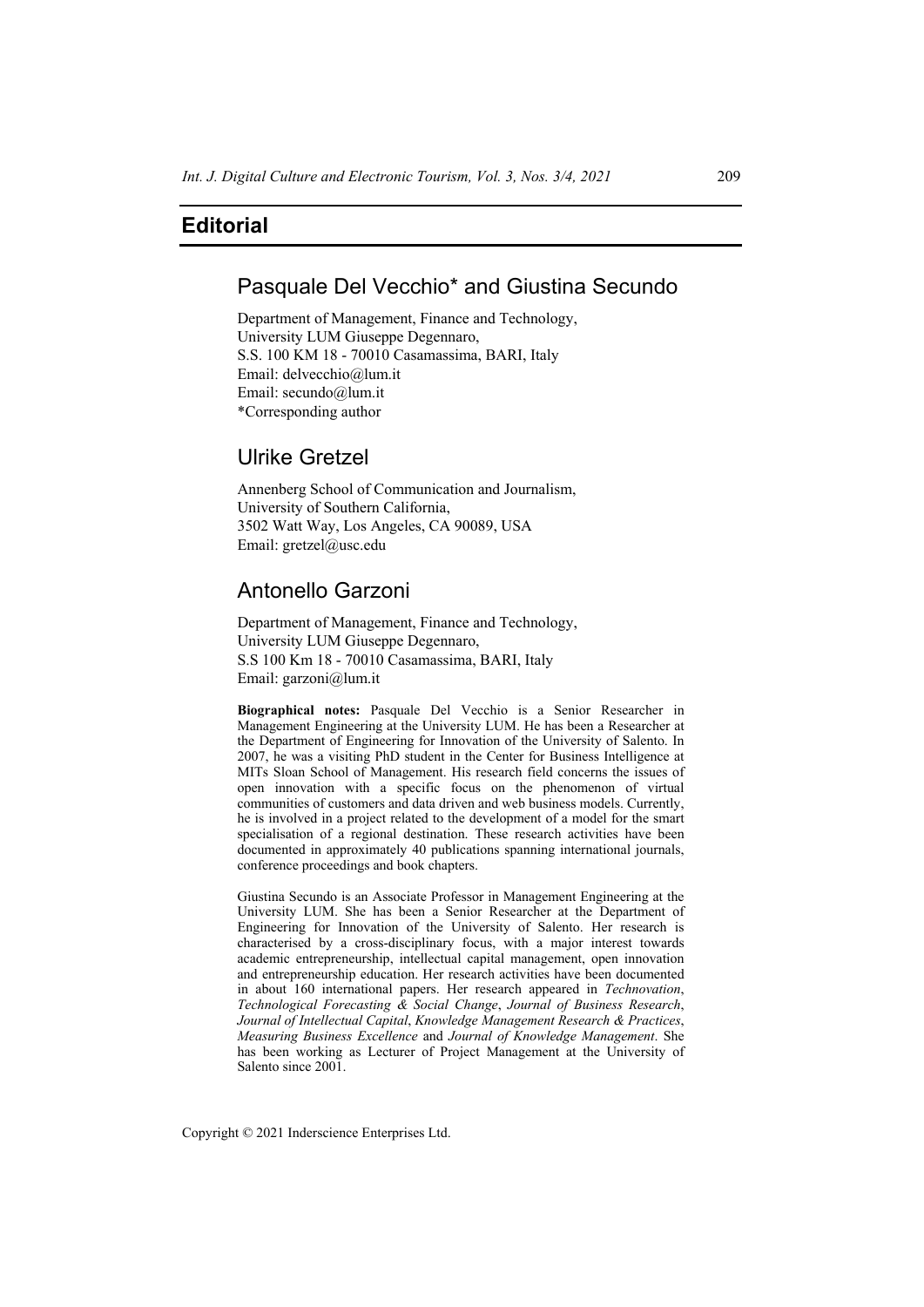#### 210 *P. Del Vecchio et al.*

Ulrike Gretzel is a Senior Fellow at the Center for Public Relations at the Annenberg School for Communication and Journalism, University of Southern California. Before joining USC, she was a Professor in the Business School at the University of Queensland. She also held appointments at the University of Wollongong and Texas A&M University. She received her PhD in Communications from the University of Illinois at Urbana-Champaign. Her research focuses on persuasion in human-technology interactions, information search and processing, electronic decision aids, smart technologies, social media users, online and social media marketing, adoption and use of communication technologies, as well as non-adoption and digital detox.

Antonello Garzoni is a Full Professor of Strategic Management and Rector of the University LUM Giuseppe Degennaro (Italy). Since 1995, he has been working as a Professor at Bocconi University and SDA Bocconi School of Management where he teaches in both executive and master programmes and where he is currently positioned as Director of the Senior Management Program. His research interests are in the field of strategic management accounting and corporate performance measurement, competitive intelligence and international management. He graduated at Bocconi University in Milan in 1993 and completed his PhD in Business Administration and Management from Bocconi University in 1999 (Global Colloquium on Participant Centered Learning at Harvard Business School in 2011).

### **1 Introduction**

In the call for papers for this special issue, we outlined the meaning and implications of sustainability in the debate on smart destinations and digital tourism as the main goal to explore. This objective arises from the evidence that, despite sustainability representing a fundamental perspective in the debate on tourism management and it being one of the main dimensions supporting the smart configuration of a destination and the creation of digital tourism experiences, sustainability implications in digital contexts continue to be under-researched.

The wide diffusion of digital technologies has enabled radical innovations in tourism and has changed the competitive landscape at company and destination levels. In the smart tourism context, data transformed into knowledge assets forms the core competitive advantage (Ardito et al., 2019; Alcántara-Pilar et al., 2017; Koo et al., 2015; Thrassou et al., 2014). Additionally, as a result of the interconnection of tourism destinations with multiple communities of stakeholders through dynamic platforms, knowledge intensive communication flows and enhanced decision support systems, smart tourism focuses on the creation of a tourism experience that leverages digital technologies to achieve personalisation, context-awareness and real time monitoring (Del Vecchio et al., 2018a; Buhalis and Amaranggana, 2015; Trequattrini et al., 2016).

Smart tourism relies on extensive adoption of emerging technologies, such as social media and mobile technologies, smart devices and sensors to collect and exploit the huge amount of data for creating new value propositions (Joshi, 2018; Neirotti et al., 2016; Gretzel et al., 2015) and this has relevant implications for the ways in which tourism destinations compete. If the final objective of a Smart Tourism Destination is to enhance the tourism experience, maximising both destination competitiveness and consumer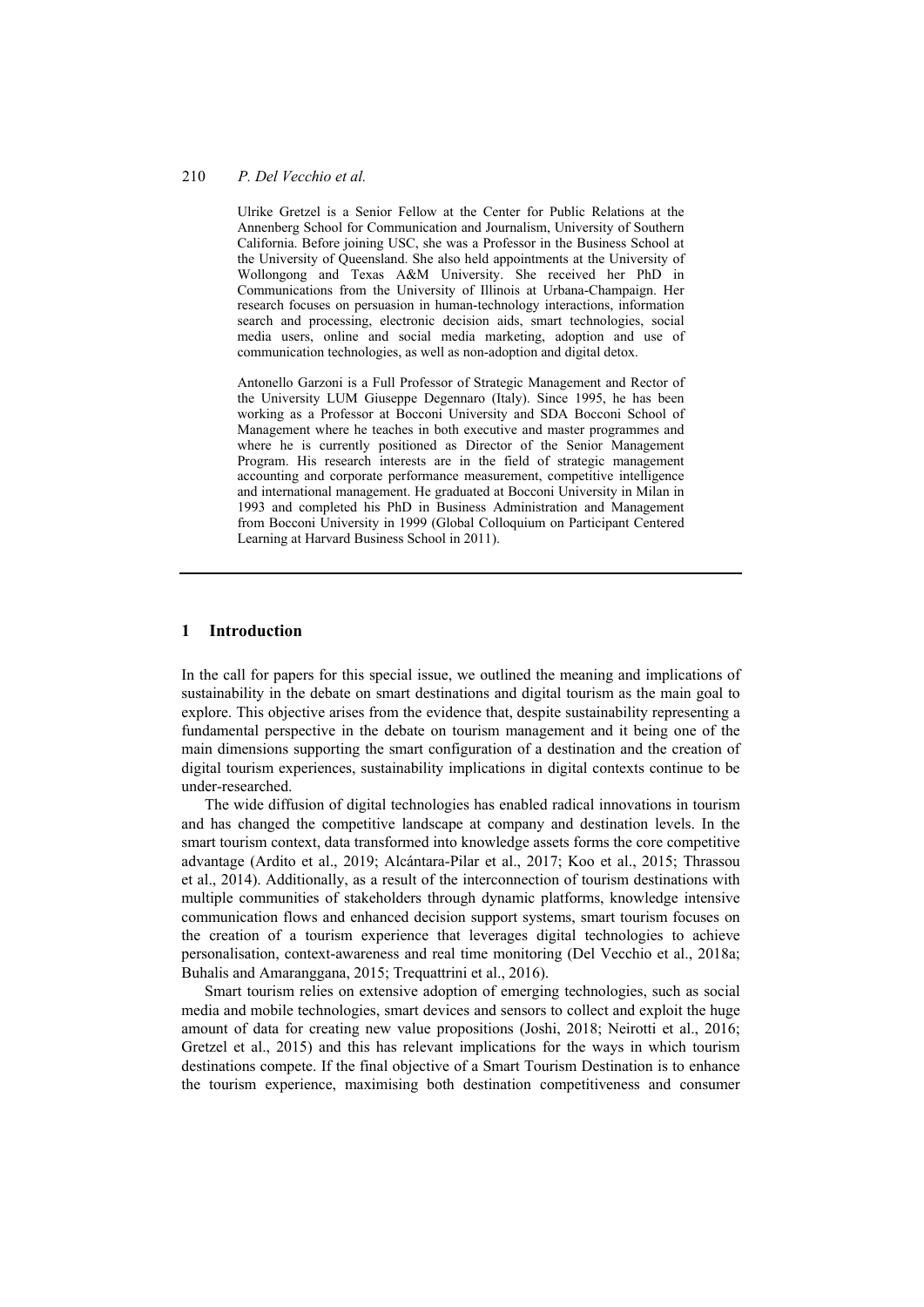#### *Editorial* 211

satisfaction, this cannot be achieved without the guarantee of parameters of sustainability at social, economic and environmental levels that have to be preserved also for residents and local stakeholders (Serravalle et al., 2019; Presenza et al., 2014). Indeed, the competitiveness of tourism destinations is based on the destination's capacity to continuously attract tourists by offering high quality and unique experiences, ensuring benefits for stakeholders, the local community and the territory and in doing so enabling sustainable development (Boes et al., 2016; Shams and Lombardi, 2016; Law et al., 2014).

As a driver to improve business performances and new sources of competitive advantage (Hall and Wagner, 2012), sustainability is fundamental in tourism management and serves as a critical enabler of the smart configuration of a destination (Del Vecchio, et al., 2018b). According to the UNWTO (2015), sustainability refers to "the environmental, economic, and socio-cultural aspects of tourism development and a suitable balance must be established between these three dimensions to guarantee its long-term sustainability" [UNWTO, (2015), pp.11, 12]. The importance of sustainability in tourism was also underlined by the World Economic Forum (2015) in its report regarding the performance of world tourism destinations, where sustainability is identified as the only way a destination can consider for its development and competitiveness (Iunius et al., 2015).

The ultimate objectives of a smart tourism destination are represented by efficiency, sustainability and experiential enrichment. This is made possible by embracing advanced tools to collect, aggregate and analyse data generated by physical infrastructures and social connections, and by translating the derived intelligence into on-site experiences (Ndou et al., 2016; Del Vecchio et al., 2018b; Chung et al., 2017). This could satisfy the growing demand of tourists for more, more seamless, more personalised, and more all-inclusive local experiences (Law et al., 2014). It is in this respect that the definition offered by Neuhofer et al. (2012) on "technology enhanced tourism experiences" shows its relevance. However, a synthesis of smart destination principles, digital tourism experience premises and sustainability demands is needed to fully realise any potential gains in competitiveness in the long run.

Finally, we cannot neglect the impact of COVID-19 on the competitiveness of tourism destinations and on the large-scale adoption of digital technologies. Indeed the urgent health crisis management caused by the coronavirus (COVID-19) in early 2020, suddenly increased the adoption of digital technologies (Ienca and Vayena, 2020; Majumdar et al., 2018) such as big data, wireless communications and social networks, apps and global positions systems (GPS) systems, internet of things (IoT), artificial intelligence (AI) to collect and process large amount of data in multiple contexts supporting decision-making processes, businesses and policies (Trequattrini et al., 2016; Nambisan, 2017; Nambisan et al., 2017; European Commission, 2017). The increased adoption of digital technologies has been also observed in tourism destination management even though travel and tourism are among the most affected sectors with a massive shortfall of international demand due to global travel restrictions and border shutdowns to contain the virus. According to the latest issue of the UNWTO World Tourism Barometer, international tourist arrivals (overnight visitors) fell by 72% in January–October 2020 over the same period last year, curbed by slow virus containment, low traveller confidence and important restrictions on travel still in place due to the COVID-19 pandemic. Domestic tourism is helping to soften the blow, at least partially, and governments have taken impressive immediate action to restore the sector, while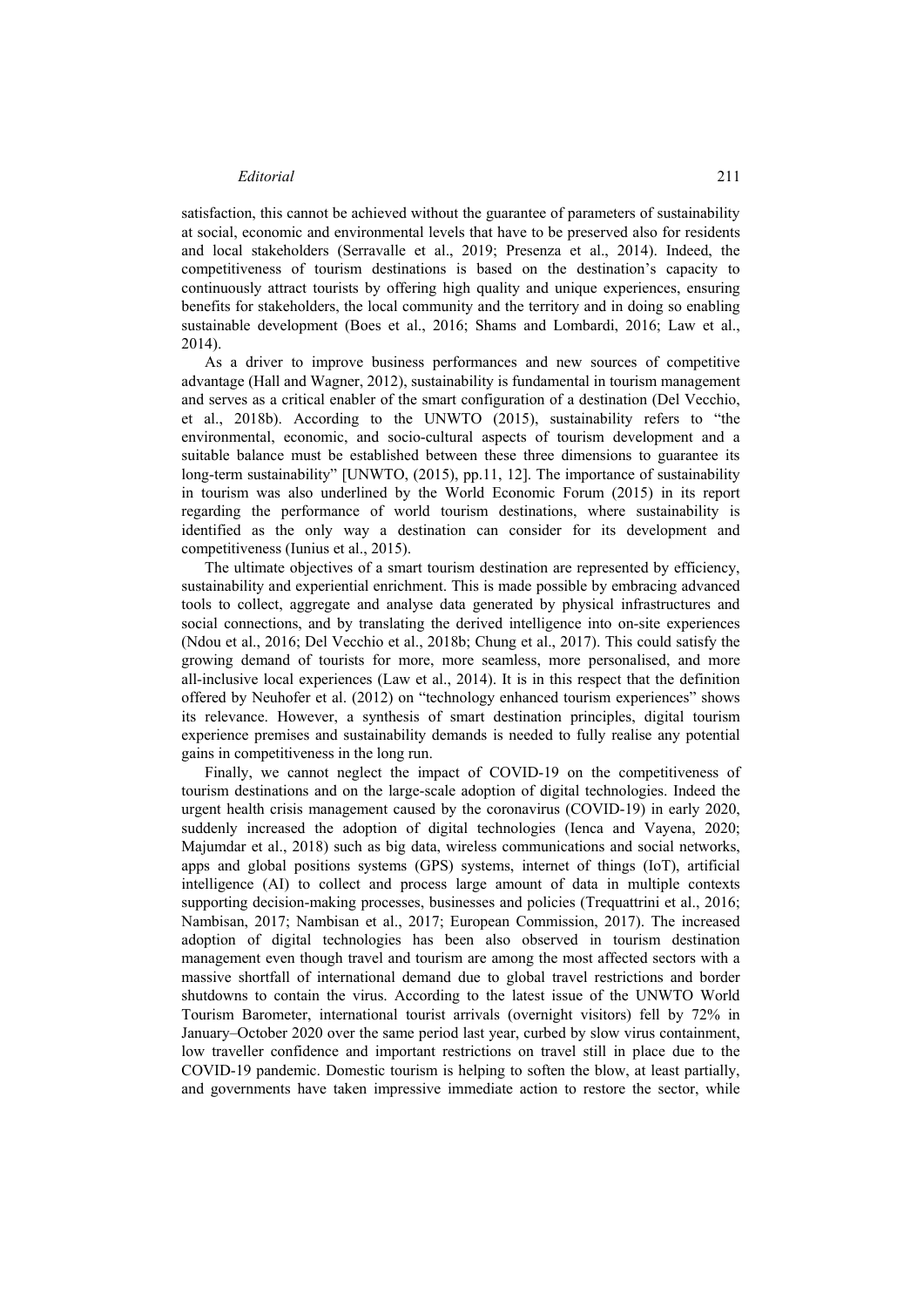protecting jobs and businesses. Many countries are also now developing measures to build a more resilient tourism economy post COVID-19. These include preparing plans to support the sustainable recovery of tourism, promoting the digital transition of the sector, moving to a greener tourism system, and rethinking tourism for the future (OECD, 2020).

Despite the relevance of the above issues, the sustainability and smart tourism nexus remains under-researched. Specifically, what sustainability means in this context and can imply for the competitiveness of destinations and companies, tourists' experiences, human capital and organisational configurations are the questions that have motivated our research and the call for papers we proposed to the attention of a multi-disciplinary community of scholars and researchers.

Thus, with this call for a special issue in the *International Journal of Digital Culture and Electronic Tourism*, we tried to encourage papers for examining novel phenomena connecting sustainability with tourism management, regional development and technology management, by employing original methodologies, and offering interesting theoretical and empirical contributions to this research area. In response to this call, we received a meaningful number of submissions with original contributions to theory and practice. These papers form an important basis for initiating further discourse on the topic.

### **2 Structure of the special issue**

The special issue is composed of nine papers and it has been structured according to a logical order that takes readers from conceptualisation to application. It starts with a conceptualisation of smart tourism and sustainability. It continues with an exploration of social innovation emerging in ambidextrous SMEs and the digitalisation of tourism in response to the emergence of Covid-19. This is followed by papers related to the usage of digital technologies in sustainable tourism for disabled individuals and the role of human capital for tourism development. From this, the special issue then moves from discussing accommodation facilities for the smart destination to the application of digital technologies for the conservation of cultural heritage. It ends with the analysis of consumer behaviours and perceptions about ecological issues in cruise and aviation contexts.

More specifically, paper 1 titled 'Social big data for sustainable smart tourism development: a conceptual framework' by Ndou and Mele provides a conceptual framework for guiding tourism operators and destination mangers to properly deal with social big data and create value for a sustainable smart tourism destination by extracting insights and knowledge that would help them optimise customer touchpoints and adapt to market changes.

Paper 2, titled 'Social innovation and smart tourism in ambidextrous SME alliances: an empirical analysis of alliance performance', by Schena and Russo demonstrates how SME alliances can manage the dilemma of exploration and exploitation to gain a financial performance advantage. Specifically, it finds that SME alliances that do not move towards social or tourism strategies should prefer a targeted alliance to obtain economic benefits and that if innovation objectives are considered as the basis of the formation of the alliance, the greatest economic benefits are achieved through an ambidextrous alliance.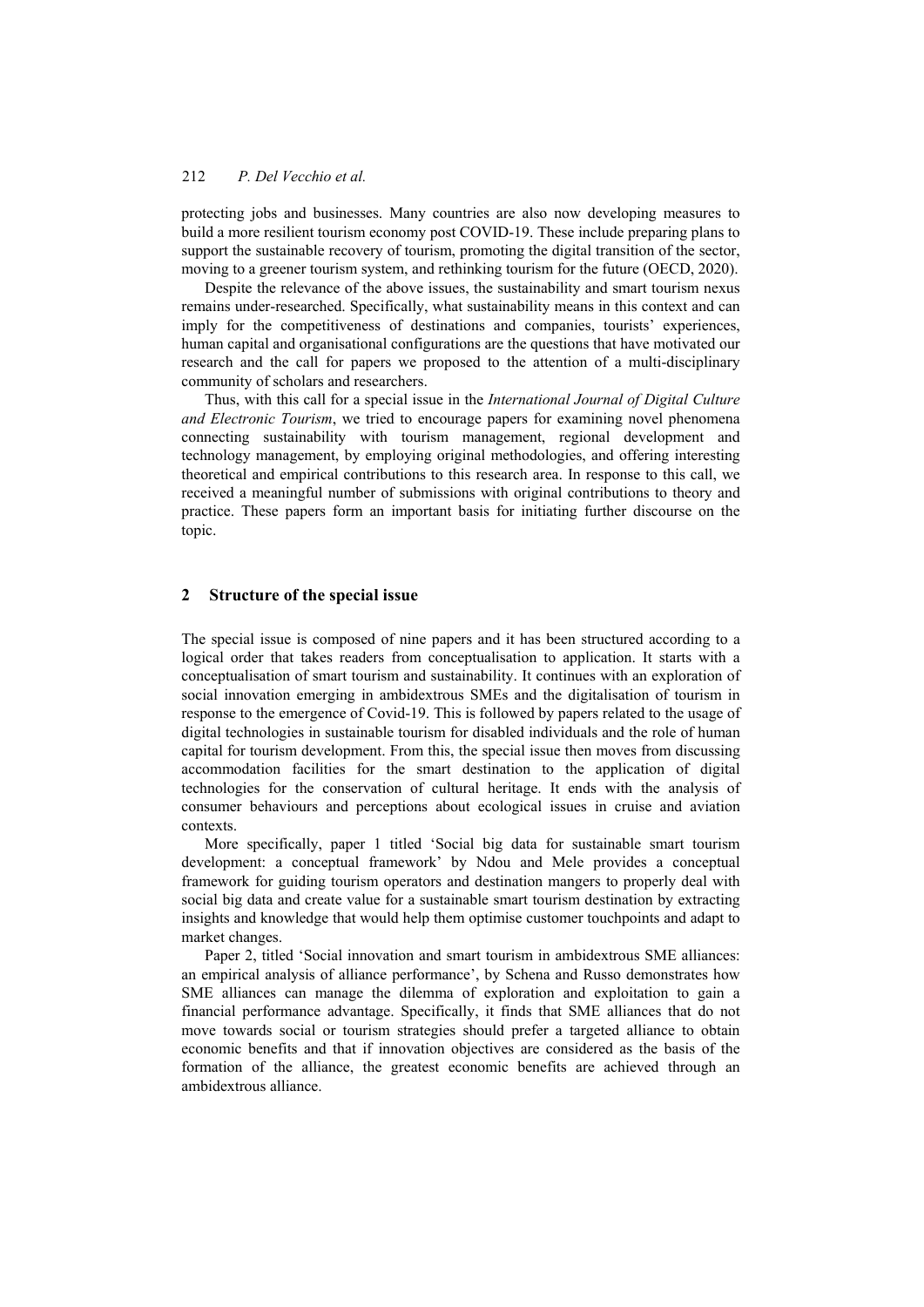#### *Editorial* 213

Paper 3, titled 'Digitalisation in the hospitality industry: motivations, effects and role of Covid-19', by Morrone et al. focuses on the reality of the health emergency due to Covid-19 by investigating, through a case study, the level of digitalisation of hotel structures, the underlying motivations, the effects of the digitalisation processes and the role of Covid-19. It demonstrates that digitalisation has a series of positive effects, such as an increase in revenues, reduction of costs, and improvement of the corporate image.

Paper 4, titled 'Sustainability and disability in the digital age: some experiences in Italian tourism' by Migliaccio, focuses on the special needs of people with disabilities to demonstrate with an empirical investigation related to Italy that digital technologies can support the development of respective tourism experiences. It concludes that such accessible digital experiences can represent an opportunity for the sustainable development of a destination.

Paper 5, titled 'Human capital and smart tourism's development: primary evidence' by Lombardi et al. focuses on the role of human capital in the context of smart tourism by providing evidence through a structured literature review. The main findings show how human capital should be developed and improved to develop sustainable smart tourism, with a positive impact on the overall economic growth of a country or a destination. Additionally, this paper proposes a future research agenda.

Paper 6, titled 'An empirical model of long-term development for accommodation facilities: the role of smart destination' by Digiorgio and Renga investigates the contribution offered by the different promotional tools developed by destinations to the long-term development of accommodations in the territory. It proposes a model to analyse the impact of destinations' digital tools on booking channels, direct and intermediated (both online and offline), and in turn their effect on revenue.

Paper 7, titled 'Application of a digital framework towards the comprehension and restoration of the thin marble envelope of *the Casa delle Armi* built cultural heritage' by Ferrero et al. moves from the centrality of cultural heritage into the offering of a destination to explore the opportunities associated with digital technologies for the maintenance and restoration of cultural and architectural heritage. The paper adopts a digital framework to study a real site for demonstrating that digital technologies open up new scenarios for built heritage preservation, maintenance and enjoyment.

Paper 8, titled 'Study on the ecological attitudes of Italian cruise passengers' by Crovella et al. investigates the interaction between the background of Italian cruise passengers and their attitudes to predict their ecological behaviour. It offers insights regarding the implementation of green practices by demonstrating that these passengers paid in large part attention to sustainability criteria adopted by the cruise ship operators and would be willing to pay additional charges to tackle the environmental burden caused by the cruise.

Finally, paper 9 titled 'Passengers' perception on aviation environmental issues and its effect on sustainable tourism' by Amicarelli et al. investigates Italian and foreign passengers' main characteristics and their attitude towards aviation-related environmental topics. It demonstrates that flight-tourists are not well informed about aviation environmental issues, have little interest in aviation environmental policies, and are not inclined to pay for more sustainable aviation. The study provides interesting implications for the practical implementation of strategies of communication and the promotion of environmental awareness.

The papers included into this special issue are characterised by a plurality of perspectives, the combination of different theoretical focuses and methodological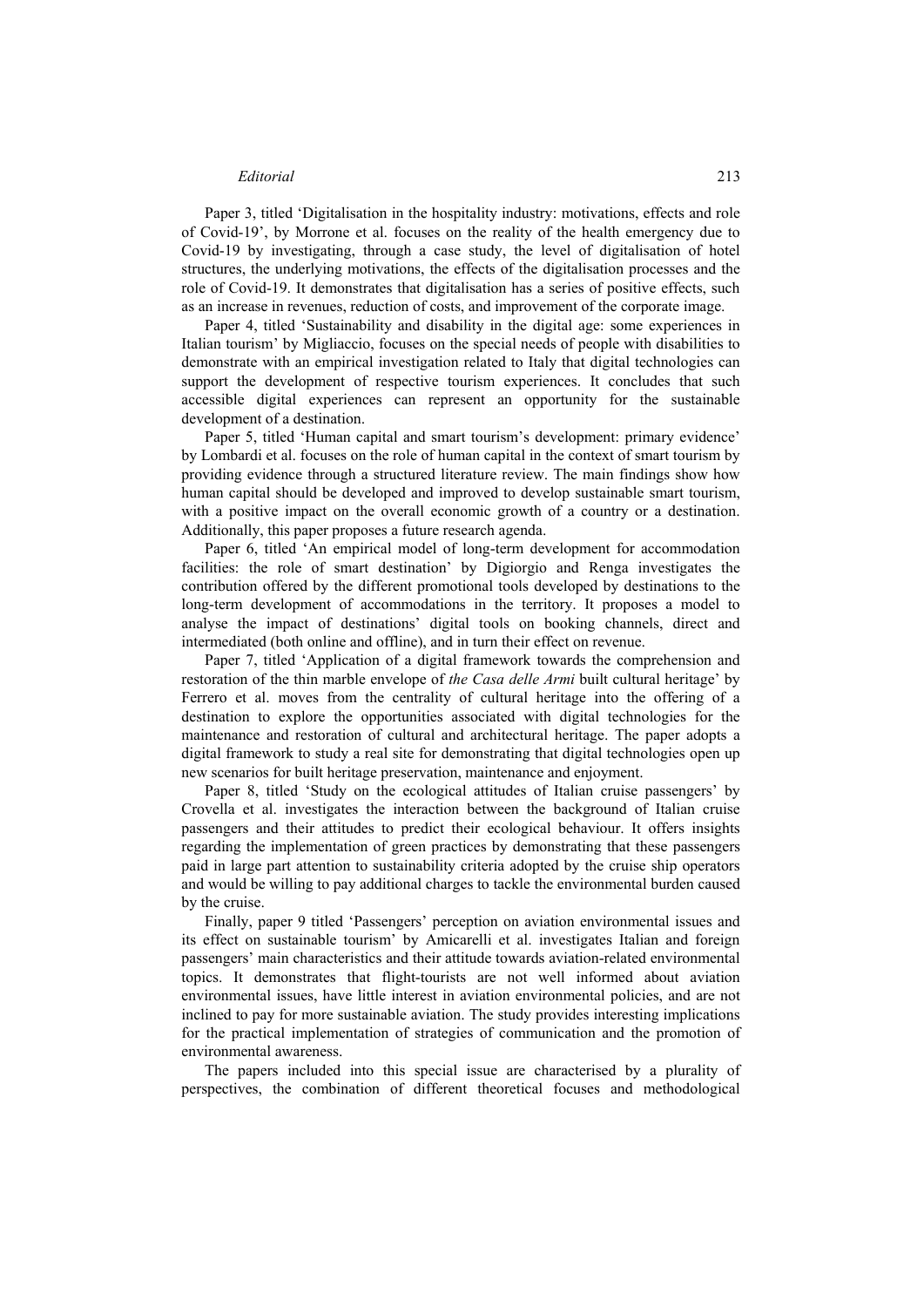approaches. At the beginning of this editorial project, we were aware of the complexity of the topics related to our research and the multifaceted relationships emerging at the intersections between the issues of smart destination, digital tourism, and sustainability. The contributions received during our editorial work confirmed the complexity of our research questions and the papers finally included into the special issue all combine theoretical and methodological rigour with novel contexts of analysis and original types of empirical evidence.

We truly hope this special issue will inspire the future work of scholars and researchers in the field of smart destinations, digital tourism and sustainability and in the broader areas of business and tourism management, sustainability science, and innovation and technology management. We are aware that many research questions remain in these complex research domains and that their intersection calls for further investigation. However, we are very grateful to the authors of the selected papers, who through their research, and to the best knowledge of the editors, have provided a first attempt to fill some relevant existing gaps and have contributed to nurturing ideas that will hopefully motivate new future contributions.

#### **Acknowledgements**

The guest editors would like to thank the Editor-in-Chief Professor Rosa Lombardi for her continuous and insightful advice in managing this special issue. Moreover, a special thanks to the authors contributing to the special issue for their kind cooperation to meet the revisions and publication deadlines. Finally, we are grateful to referees who have carefully reviewed the papers and gave useful suggestions and feedback to the authors.

#### **References**

- Alcántara-Pilar, J.M., del Barrio-García, S., Crespo-Almendros, E. and Porcu, L. (2017) 'Toward an understanding of online information processing in e-tourism: does national culture matter?', *Journal of Travel & Tourism Marketing*, http://dx.doi.org/10.1080/10548408.2017.1326363.
- Ardito, L., Cerchione, R., Del Vecchio, P. and Raguseo, E. (2019) 'Big data in smart tourism: challenges, issues and opportunities', *Current Issues in Tourism*, Vol. 22, No. 15, pp.1805–1809.
- Boes, K., Buhalis, D. and Inversini, A. (2016) 'Smart tourism destinations: ecosystems for tourism destination competitiveness', *International Journal of Tourism Cities*, Vol. 2, No. 2, pp.108–124, https://doi.org/10.1108/IJTC-12-2015-0032.
- Buhalis, D. and Amaranggana, A. (2015) 'Smart tourism destinations enhancing tourism experience through personalisation of services', in *Information and Communication Technologies in Tourism 2015*, Springer, Cham, pp.377–389.
- Chung, N., Tyan, I. and Chung, H.C. (2017) 'Social support and commitment within social networking site in tourism experience', *Sustainability*, Vol. 9, No. 11, p.2102.
- Del Vecchio, P., Mele, G., Ndou, V. and Secundo, G. (2018a) 'Creating value from social big data: implications for smart tourism destinations', *Information Processing & Management*, Vol. 54, No. 5, pp.847–860.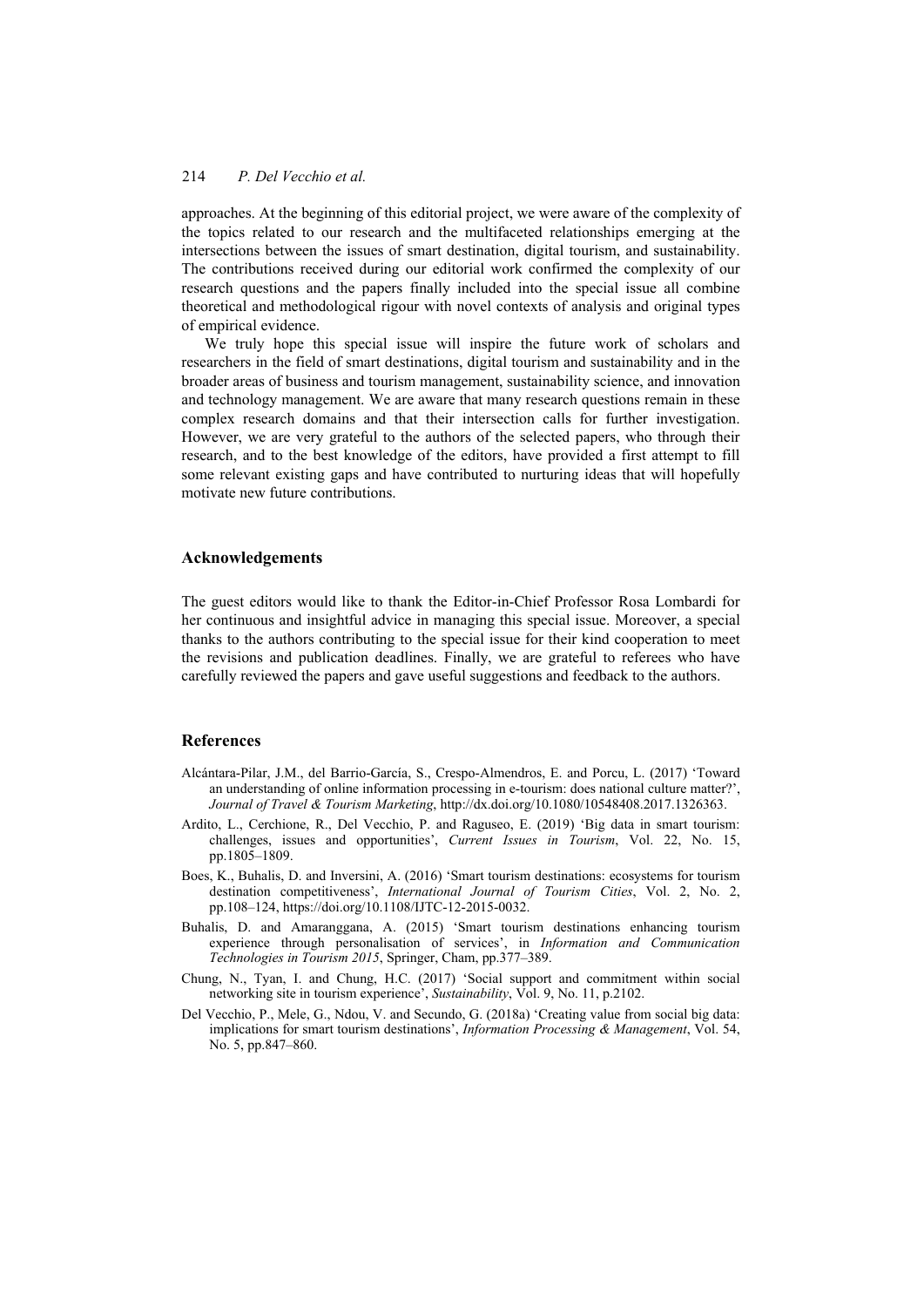- Del Vecchio, P., Mele, G., Ndou, V. and Secundo, G. (2018b) 'Open innovation and social big data for sustainability: evidence from the tourism industry', *Sustainability*, Vol. 10, p.3215, DOI: 10.3390/su10093215.
- European Commission (2017) *Digital Transformation Scoreboard 2017* [online] https://ec.europa.eu/growth/tools-databases/dem/monitor/scoreboard (accessed November 2020).
- Gretzel, U., Sigala, M., Xiang, Z. and Koo, C. (2015) 'Smart tourism: foundations and developments', *Electronic Markets*, Vol. 25, No. 3, pp.179–188.
- Hall, J. and Wagner, M. (2012) 'Integrating sustainability into firms' processes: performance effects and the moderating role of business models and innovation', *Business Strategy & Environment*, Vol. 21, No. 3, pp.183–196.
- Ienca, M. and Vayena, E. (2020) 'On the responsible use of digital data to tackle the COVID-19 pandemic', *Nature Medicine*, Vol. 26, No. 4, pp.463–464.
- Iunius, R.F., Cismaru, L. and Foris, D. (2015) 'Raising competitiveness for tourist destinations through information technologies within the newest tourism action framework proposed by the European Commission', *Sustainability*, Vol. 7, No. 9, pp.12891–12909.
- Joshi, S. (2018) 'Social network analysis in smart tourism driven service distribution channels: evidence from tourism supply chain of Uttarakhand, India', *International Journal of Digital Culture and Electronic Tourism*, Vol. 2, No. 4, pp.255–272.
- Koo, C., Gretzel, U., Hunter, W.C. and Chung, N. (2015) 'The role of IT in tourism', *Asia Pacific Journal of Information Systems*, Vol. 25, No. 1, pp.99–104.
- Law, R., Buhalis, D. and Cobanoglu, C. (2014) 'Progress on information and communication technologies in hospitality and tourism', *International Journal of Contemporary Hospitality Management*, Vol. 26, No. 5, pp.727–750.
- Majumdar, D., Kumar, B.P. and Chakrabarti, S. (2018) 'Disruptive technology and disruptive innovation: ignore at your peril!', *Technology Analysis & Strategic Management*, Vol. 30, No. 11, pp.1247–1255.
- Nambisan, S. (2017) 'Digital entrepreneurship: toward a digital technology perspective of entrepreneurship', *Entrepreneurship Theory and Practice*, Vol. 41, No. 6, pp.1029–1055.
- Nambisan, S., Lyytinen, K., Majchrzak, A. and Song, M. (2017) 'Digital innovation management: reinventing innovation management research in a digital world', *MIS Quarterly*, Vol. 41, No. 1, pp.223–238.
- Ndou, V., Del Vecchio, P., Mele, G., Stefanizzi, P. and Passiante, G. (2016) 'Measuring the promptness of destinations to move toward a smart tourism configuration: the case of Apulia destination', *Proceedings of the 27th IBIMA 2016*, pp.3021–3031.
- Neirotti, P., Raguseo, E. and Paolucci, E. (2016) 'Are customers' reviews creating value in the hospitality industry? Exploring the moderating effects of market positioning', *International Journal of Information Management*, Vol. 36, No. 6, pp.1133–1143.
- Neuhofer, B., Buhalis, D. and Ladkin, A. (2012) 'Conceptualising technology enhanced destination experiences', *Journal of Destination Marketing & Management*, Vol. 1, No. 1, pp.36–46.
- OECD (2020) 'Mitigating the impact of COVID-19 on tourism and supporting recovery', OECD Tourism Papers, 2020/03, OECD Publishing, Paris, http://dx.doi.org/10.1787/47045bae-en.
- Presenza, A., Micera, R., Splendiani, S. and Del Chiappa, G. (2014) 'Stakeholder e-involvement and participatory tourism planning: analysis of an Italian case study', *International Journal of Knowledge-Based Development*, Vol. 5, No. 3, pp.311–328.
- Serravalle, F., Ferraris, A., Vrontis, D., Thrassou, A. and Christofi, M. (2019) 'Augmented reality in the tourism industry: a multi-stakeholder analysis of museums', *Tourism Management Perspectives*, Vol. 32, p.100549.
- Shams, R. and Lombardi, R. (2016) Socio-economic value co-creation and sports tourism: evidence from Tasmania', *World Review of Entrepreneurship, Management and Sustainable Development*, Vol. 12, Nos. 2/3, p.218.